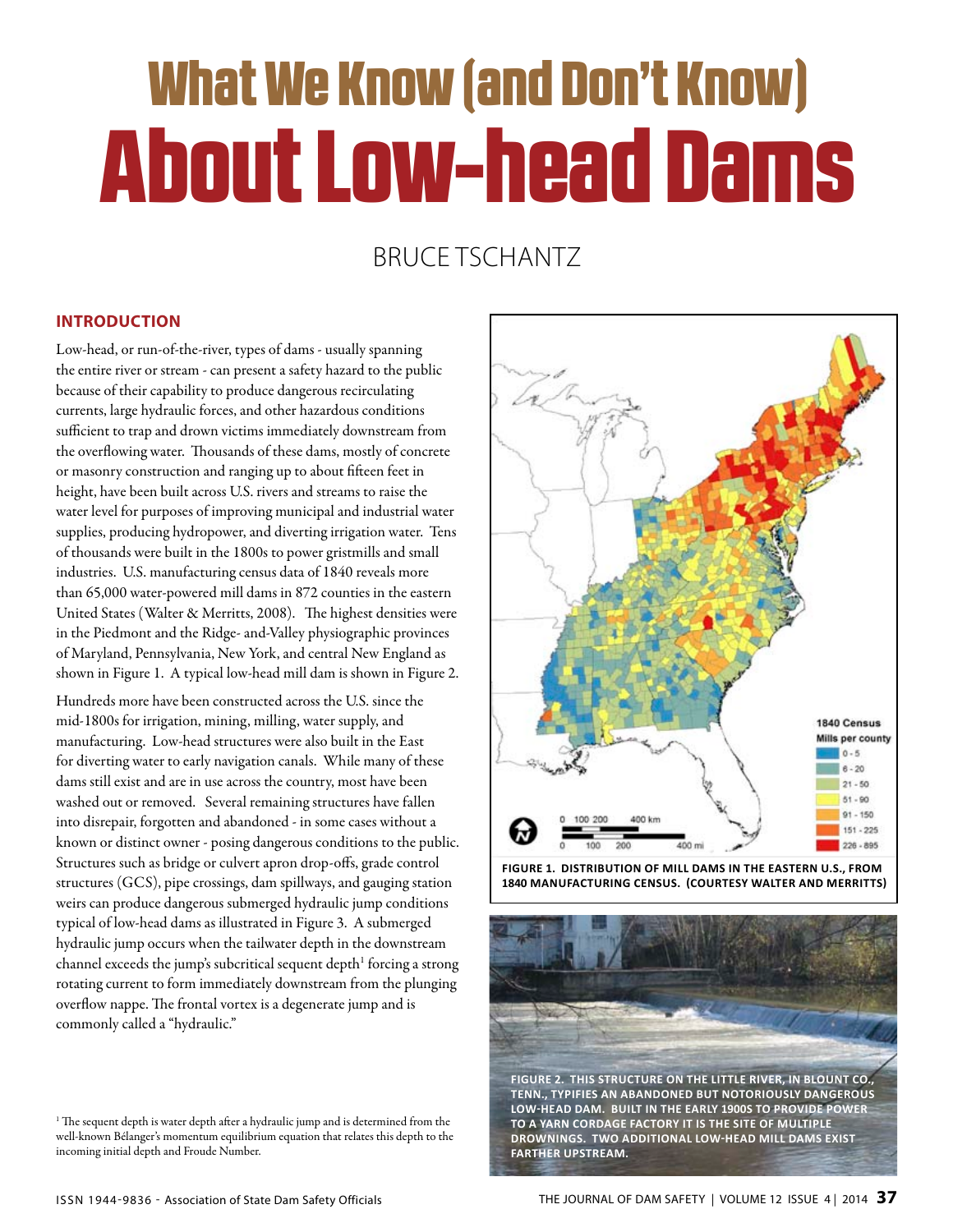

**Figure 3. Schematic elements of a submerged hydraulic jump downstream from a low-head dam or similar sill showing the boil, reversed or countercurrent velocity, central recirculating hydraulic, and high aeration zones.**

Kayakers, canoers, rafters, boaters, anglers and swimmers are often unaware of the dangerous forces and fast recirculating currents that these dams can produce, especially if there are no warning signs, floating barriers or portages. Experienced swimmers have difficulty overcoming the velocities around these structures. Stranded motor boaters, canoers, rafters, and kayak paddlers are often unable to prevent themselves from being pulled over the dam crest by the rapid drawdown current. Once they are trapped in the turbulent foam below low-head dams, life vests become less effective because of greatly reduced buoyancy. In fact, incidents have been documented where the life vests have been ripped off victims in the churning hydraulic below the dam. Overflowing water is capable of pounding trapped victims with relentless forces exceeding hundreds of pounds (Tschantz and Wright, 2011). Heavy and dangerous debris trapped in the recirculating current, together with disorientation and the possibility of hypothermia, add to an already dangerous hydraulic condition. Dozens of rescuers have drowned attempting to rescue victims trapped in the flow reversal or countercurrent zone between the dam and the downstream "boil zone"<sup>2</sup> where the surface velocity reverses. Some dams, including structures on the Little River in Tennessee, the Red River between Minnesota and North Dakota, the Fox River in Illinois, and the Des Moines River in Iowa, have produced multiple drownings.

#### **Recent State Survey of Low-head Dams**

In early 2014, a short state survey of four questions on low-head, or run-of-the-river, types of dams was sent out to all state dam safety managers through the Association of State Dam Safety Officials (ASDSO, 2014). The purpose of the survey was to estimate the extent of low-head dams in the U.S., while gaging the level of state regulation or policy aimed at requiring dam owners to warn the

#### **Table 1. State Low-head Dam Survey Questions.**

- 1. Are you aware of any low-head dams in your state? (Includes weirlike masonry or concrete structures, ranging up to 15-ft high – also other hydraulic structures such as bridge or culvert apron drop-offs, spillways, or flow gauging station control weirs capable of producing similar dangerous submerged hydraulic jump conditions).
- 2. Does your state maintain an inventory of low-head dams? If so, list agency and contact.
- 3. Does your state have regulations or policy that requires or advises owners to reduce risk to public waterway users? (includes warning signs, marking exclusion zones, installing barrier booms, fencing, etc. -list regulation or policy.)
- 4. Estimate range of number of low-head dams in your state and level of confidence of your estimate (i.e., 10%, 25%, 50%, 75%, etc.). Give actual number if state inventory number is available.

| a. 0 -None known | %                         |
|------------------|---------------------------|
| b. $1 - 50$      | %                         |
| c. $50-100$      | %                         |
| 100-200<br>d.    | %                         |
| e. $200 - 300$   | %                         |
| 300-400<br>£.    | %                         |
| 400-500<br>g.    | %                         |
| h. > 500         | %                         |
| i.               | (Actual inventory number) |

<sup>2</sup> The boil is a turbulent upheaval of water occurring at a distance of about 3 to 4 dam heights downstream from the overflowing water at the low-head dam and marking an uneven line across the river where the surface current reversal/split occurs. For certain flows and tailwater conditions, persons and objects such as boats trapped in this reversal zone are pulled toward the dam by a surface current stronger than most people can escape.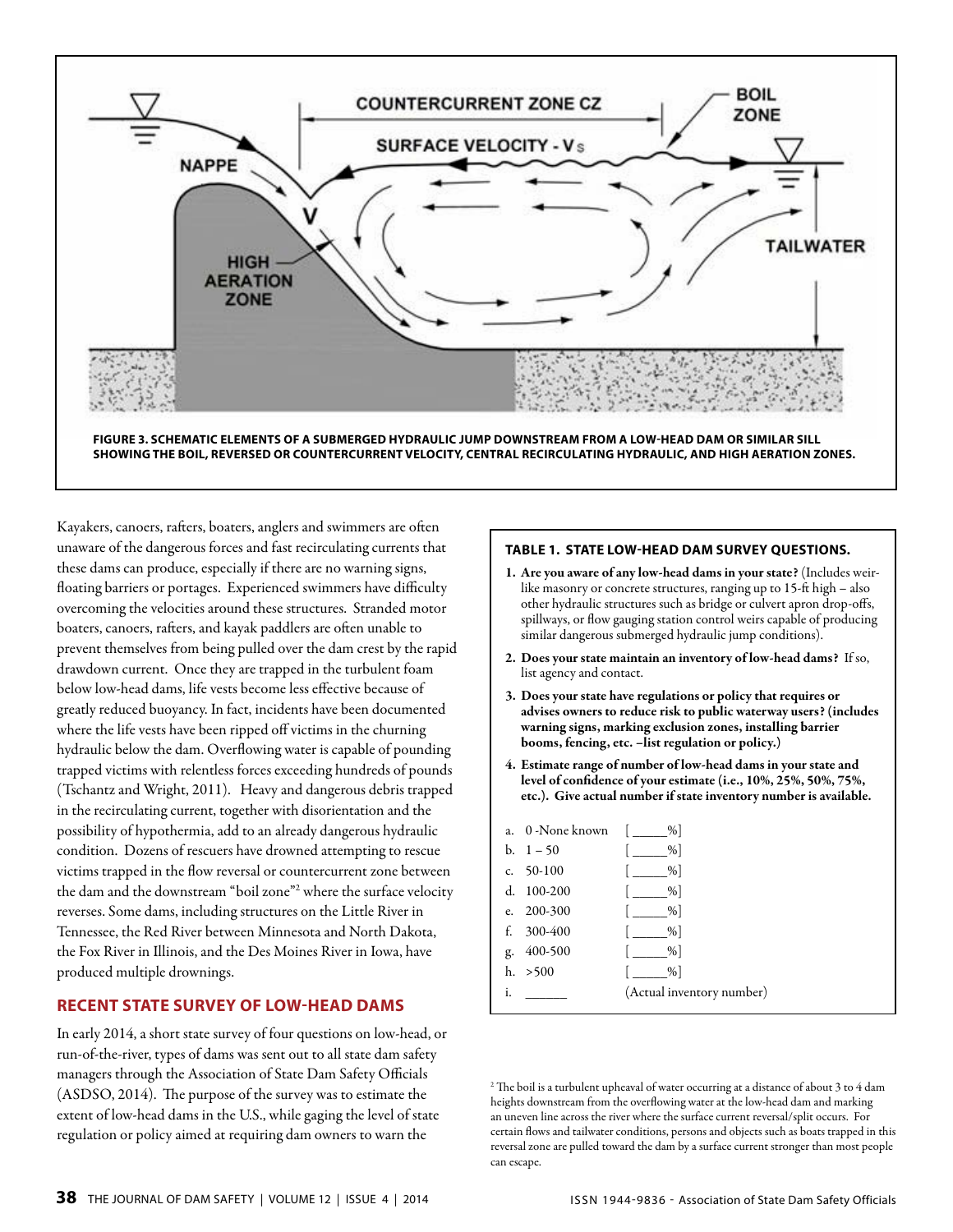public of the inherent dangers at these small structures. In May 2014, survey results from 42 states were tabulated and distributed to the states for review and comments. Access to detailed state responses to the four questions is available through the members' section of the ASDSO website, www.damsafety.org. The survey questions are listed in Table 1.

1. State Awareness – Are you aware of any low-head dams in your state? While 49 states maintain inventories and have dam safety regulations for structural and hydraulic integrity and for protecting the public from potential failure, all but a handful of states do not maintain inventories of low-head because the dams are so small. Historically speaking, state dam safety programs were established primarily for regulating and improving the structural integrity *of* dams, raising awareness of dam safety issues, and protecting the public from dam failure, rather than for focusing on or regulating public safety *around* or *at* smaller, non-jurisdictional low-head dams. Consequently, attention to public safety at low-head dams usually falls between the cracks at the state level between dam safety and other water-related divisions responsible for boating or water safety, game and fish, or ecological resources.

2. State Inventory – Does your state maintain an inventory of low-head dams? It came as no surprise that only a handful of responding states had any jurisdictional responsibility for maintaining an inventory or regulating and promoting public safety at these types of small structures. Of 42 responding states, most (37) indicated that they were aware of low-head dams in their states; one was aware of none; and four lacked sufficient information to answer the question.

3. State Regulations or Policy – Does your state have regulations or policy that requires owners to reduce risk to public waterway users? Only three states (IL, PA, & VA) indicated having statutory authority for regulating public safety at low-head dams. Illinois and Pennsylvania require owners of new and existing dams located in public waters to warn the public of the hazards posed by these dams. Both states require the establishment of enforceable "exclusion zones" upstream and downstream from low-head dams marked with specified buoys and signs. However, Pennsylvania permits owners of dams less than 200 ft. in length to maintain general warning signs on their dams – one pair facing upstream and one pair facing downstream. Illinois indicated that the development of rules to regulate this activity "has not been as successful." Virginia has established a type of permissive legislation that sets standards for encouraging the owner of a low-head dam to mark areas above and below the dam and on the banks immediately adjacent to the dam with signs and buoys of a design and content, in accordance with regulations, to warn the swimming, fishing and boating public of the hazards posed by the dam. Any owner of a low-head dam who marks a low-head dam shall be deemed to have met the duty of care for warning the public of the hazards posed by the dam. Any owner of a low-head dam who fails to mark a low-head dam shall be presumed not to have met the duty of care for warning the public of the hazards posed by the dam. Virginia's Game and Inland Fisheries adopted a Uniform State Waterway Marking System that mirrors the federal uniform waterway marking system.



Five states (CT, HI, IA, WI, & WV) provide for limited degrees and types of warnings for different situations – state-owned dams only; general natural hazards that may or may not cover low-head dams; local or state waterway trails programs; and for case-by-case situations based upon an engineer's inspection recommendation. For example, Iowa works with dam owners and provides detailed standards for sign types, sizes, placement and installation standards for warning water users at low-head dams on state-designated water trails. Wisconsin requires "Dangerous Currents" signs, devices and portages at all dams that are known to create hazardous boating safety conditions in their vicinity. Connecticut's Attorney General has issued an opinion that state-owned hazardous dams are required to be marked with warning signs, exclusion zones, barrier booms, fencing, etc., for three public hazard categories vetted by the Department of Energy and Environmental Protection. In West Virginia, the inspecting dam engineer has discretion to recommend warning signs, booms, etc., as a matter of public safety. Four states (MN, MT, OH, & SD) have extensive awareness and educational programs with pamphlets and informational websites and/or provide warning sign guidance and templates devoted to low-head dams and their owners. Four states (AZ, ID, MD, & NV) didn't know or were unsure of any regulations or policy. Idaho suggested that this hazard may be covered under its "Public Nuisances" ordinance or statute. The remaining ten states did not answer or respond to this question.

4. Number of Low-Head Dams – Estimate a range of number of low-head dams in your sate and level of confidence of your estimate. Nine states that maintain some type of inventories reported a total of 916 low-head dams. States reporting the highest inventories include Pennsylvania (253), Iowa (246), and New Hampshire (244). However, twenty-seven states that do not maintain inventories of low-head dams but provided requested approximations in the form of a range with varying degrees of stated confidence, resulted in an estimated a range of 1814 to 3660 total additional low-head dams. Six states indicated that while lowhead dams existed in their states, they lacked adequate information to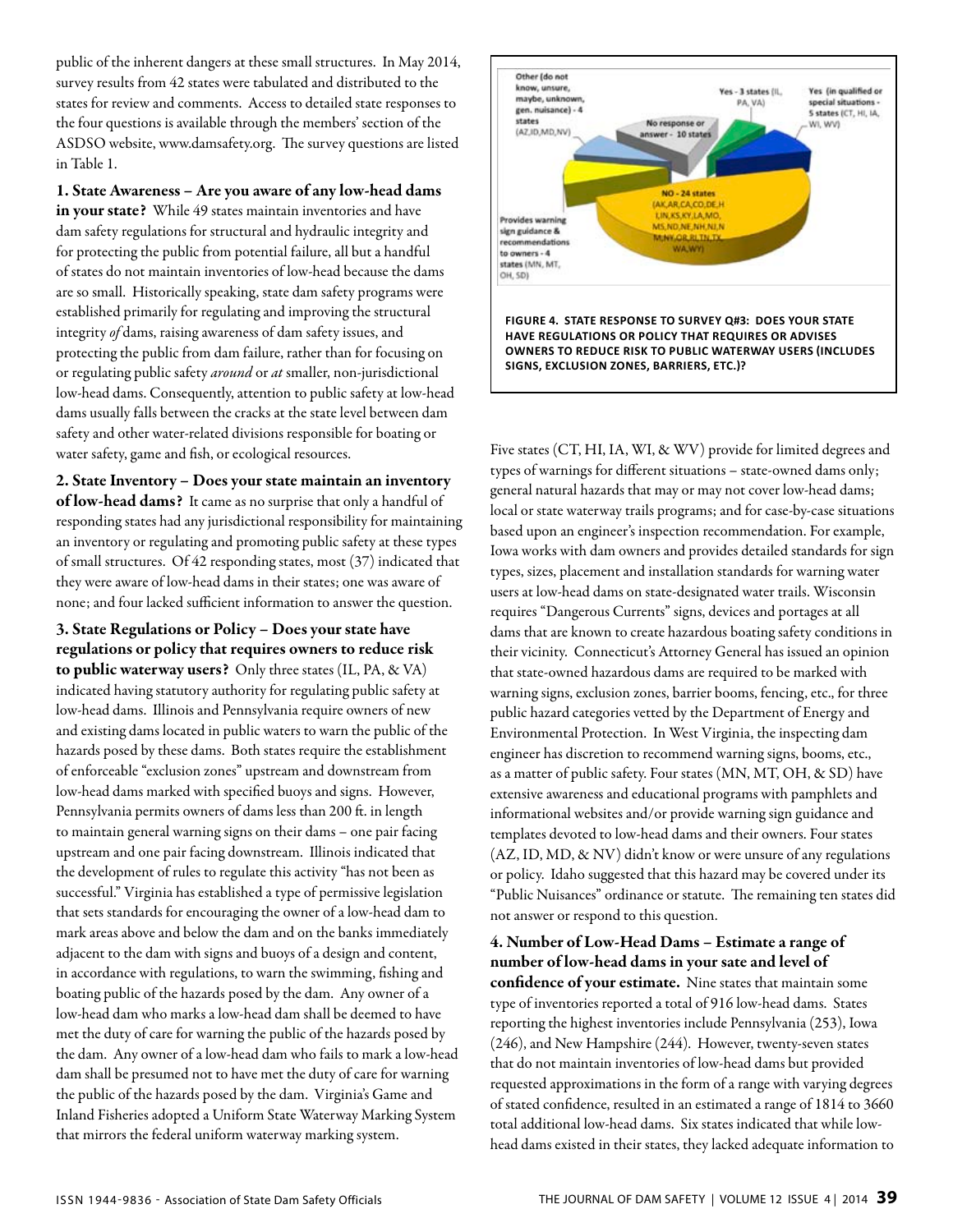submit an estimate. This means that there may be 2730 to 4576 lowhead dams in 42 reporting states. Table 1 at the end of this article summarizes the state responses to the question of estimated number of low-head dams and their respective levels of confidence in making an estimate.

#### **U.S. Fatalities and Injuries at Low-head Dams: Factors and Demographics**

Water users should avoid these dams at all times, both upstream and downstream, as safe passage on one day does not guarantee a safe condition on another; small changes in flow can affect the degree of hazard produced by a submerged hydraulic jump. The combination of reversed currents, large hydraulic forces, low buoyancy, moving submerged debris, potential hypothermia, and victim disorientation combine to create what has been described as a perfect "drowning machine." Hundreds of deaths have occurred at these structures across the U.S. since the 1960s, with drownings and injuries increasing annually as more people participate in water sports.

Research data collected by the author over the last ten years shows that, during the period 1960- July 20143 , 308 fatalities and 84 injuries in 253 incidents occurred at low-head dams, with fatalities occurring in 234 of the incidents. The Figure 5 map shows the general distribution of fatalities by state. As of July 2014, 39 states have had at least one low-head dam death. Over one-third of the documented fatalities have occurred in Iowa, Minnesota, and Pennsylvania.

The research data shows that 2/3, or 199 of the 308 fatalities, have occurred over the last 15 years (Figure 6). These data do not include approximately 12 deaths since 1964 at Drayton Dam on the Red River between Minnesota and North Dakota and an estimated 14 deaths at Williams Z-dam on the James River in Virginia prior to 1983. Of 112 fatalities where information about life vests, or personal flotation devices (PFDs), was available, 49 (44%) had worn PFDs and 63 (56%) had not. The close split is not surprising given the low buoyancy environment and other factors that may render PFDs less effective or even cause them to be ripped off in the turbulence.



<sup>3</sup> The number of incidents and fatalities continues to increase in 2014. Dr. Rollin Hotchkiss, Brigham Young University Professor of Civil & Environmental Engineering and his graduate students have, as of this writing, described and mapped 435 fatalities at 229 different low-head dam sites in 38 states at their interactive Submerged Hydraulic Jump website: http://krcproject.groups.et.byu.net/browse.php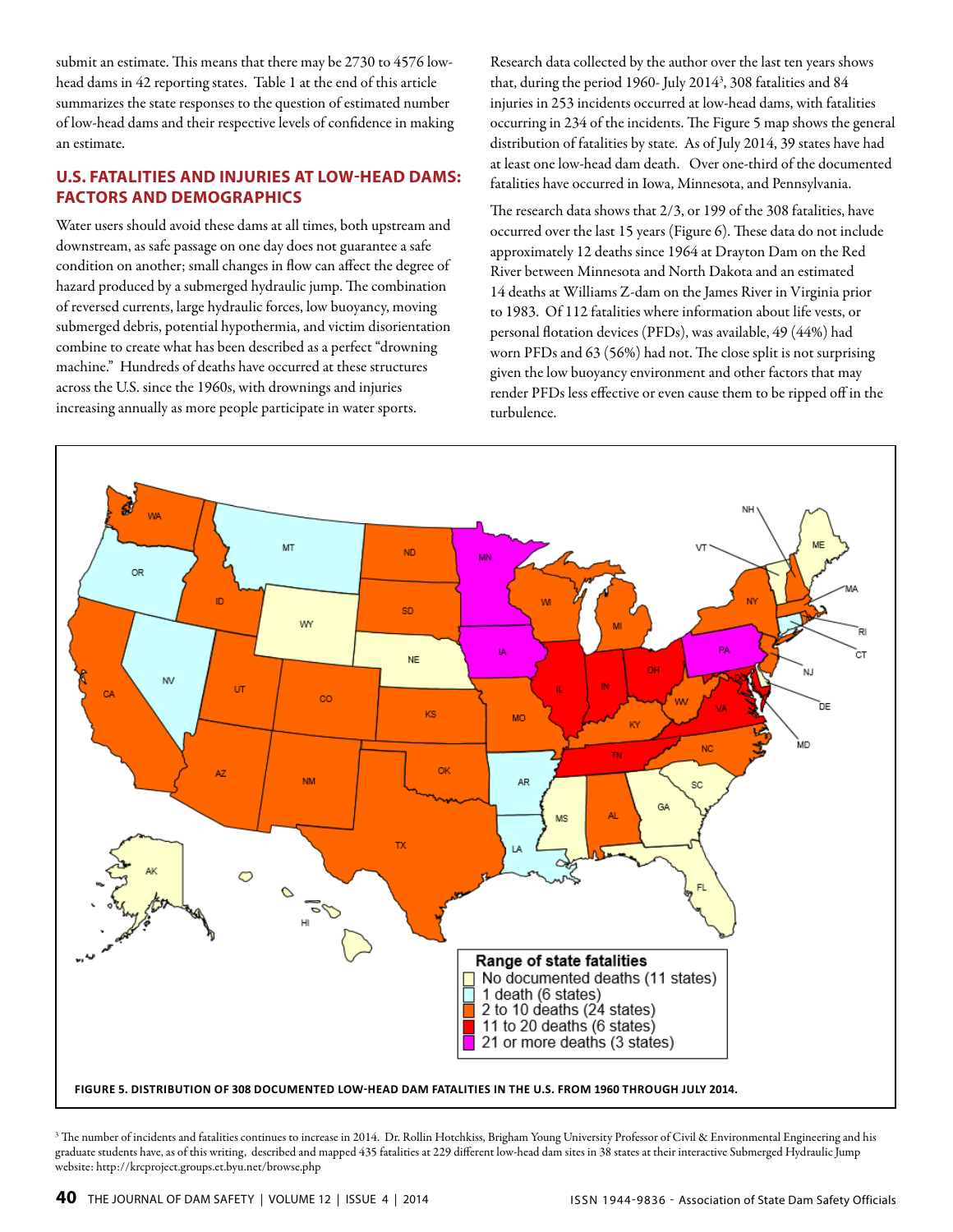The same research also shows that going over low-head dams is always a risky adventure. Figure 7 shows that of 153 incidents in which 335 people were known to go over a low-head dam, 68 percent either drowned (53%) or were injured (15%). Some boaters were unaware of the dam before it was too late or lost power and were pulled over by the current, while many kayakers, canoers, and rafters deliberately paddled over the dam, challenging the danger by underestimating the tremendous power of moving water while overestimating their ability to overcome these forces and currents. Wearing a life vest while going over a dam improved the survival rate by a margin of 57% to 43%.





The demographics of drowning incidents show that for a total of 253 victims whose ages and gender are known, 87 percent were male and 13 percent were female. The median age for all drowning victims is 27 years. Figure 8 shows a detailed distribution of fatalities by age and gender.



**Figure 8. known age and gender distribution of 244 drowning victims**

Out of 253 documented incidents involving fatalities and/or injuries, this same research data shows that only 57 incident locations were known to have water hazard warning signage at the time of accident<sup>4</sup>. Analysis of the data shows that over half (163/308 or 53 percent) of the fatalities occurred over three-day weekends during April through August.

#### **Summary**

The combination of increased public use of waterways for fishing, swimming, boating, and paddle sports; lack of public understanding or appreciation of forces, currents, and changing hazards around low-head dams; paucity of upstream and downstream warning signs or hazard markers; and somewhat limited efforts by state dam and boating safety programs, has left public safety at and around lowhead dams in most parts of the country untethered to any regulatory standards. Owners of low-head dams who accept the responsibility to warn and educate the public about the hazards created around these structures, should be aware of established state and federal<sup>5</sup> warning system standards and guidelines.

In its effort to increase public safety at its run-of-river dams, Illinois has reviewed and documented existing public safety measures at 25 dams where dam removal, structural modifications, and signage guidelines and plans were evaluated for eliminating or lessening public safety hazards posed by these dams. (2007). The Illinois public safety program, Pennsylvania's (1998) and Virginia's (2008) legislative and regulatory approaches, and the Iowa Water Trails signage program (2010) bear consideration by other states as templates for increasing public safety and reducing fatalities at low-head dams in the U.S. The Canadian Dam Association (CDA) has developed comprehensive (2011) for assessing risk and hazards associated with dams, including low-head dams; warning systems, including signage standards; and safety booms and boat barrier systems.

<sup>4</sup>Fourteen incident locations were known <u>not</u> to have any warning signs or markers. The signage situation at the remaining incident sites where injuries or fatalities occurred was not documented, especially for most earlier (i.e., 1960-1980) incidents where information details were scarce.

5 Refer to listed FERC, USACE and USBR references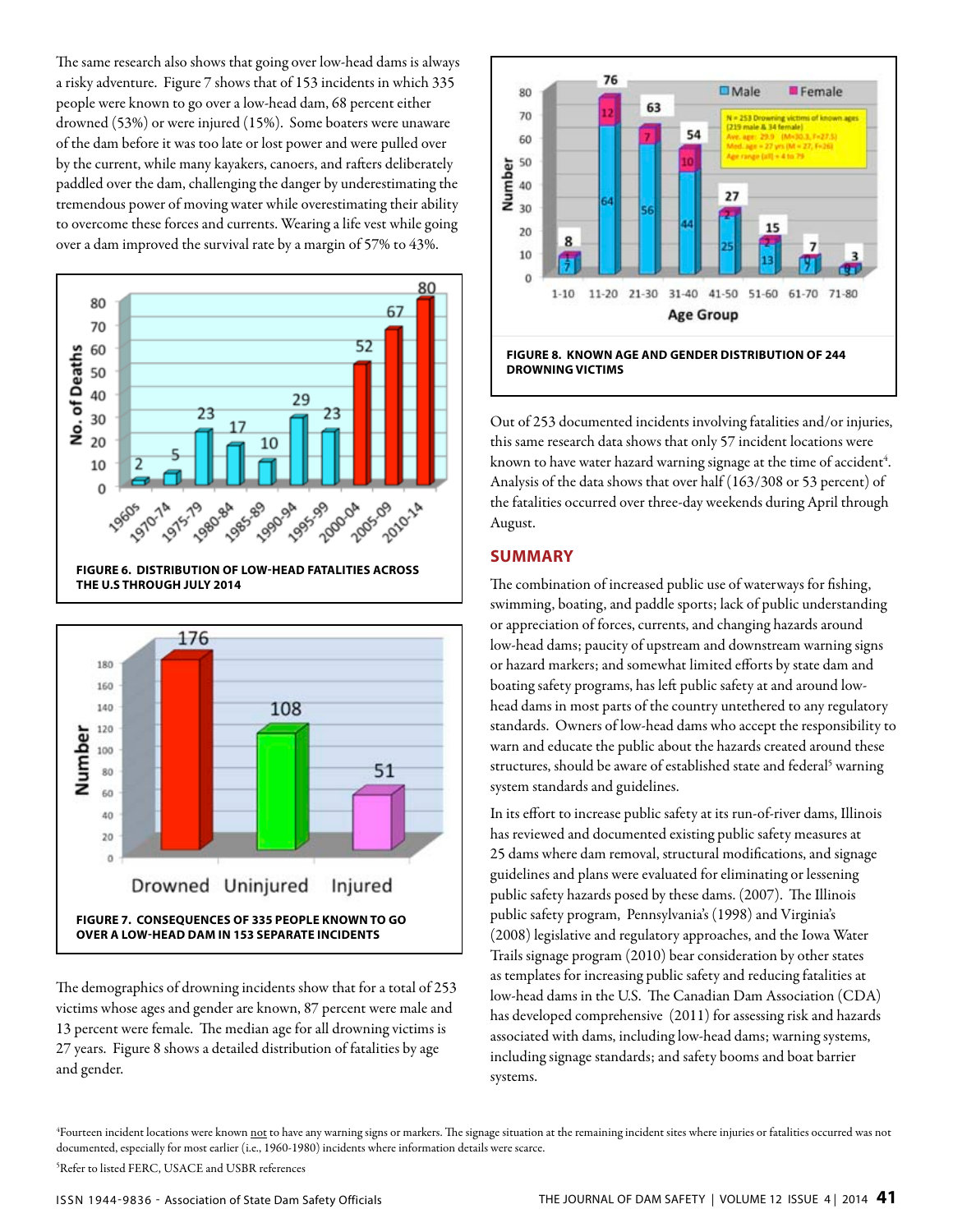ASDSO initiatives and successful state and federal dam safety programs have had a major impact on dam safety and lives saved since the outbreak of dam failures during the notorious decade of the 1970s. Disasters during that period included dam failures at Buffalo Creek (WV), Teton (ID), Canyon Lake (SD), Laurel Run (PA) and Kelly Barnes (GA), when at least 258 lives were lost and damage was measured in the billions. In the 3 1/2 decades since 1980, the number of dams has grown by almost 50 percent, the average age of U.S. dams has doubled to 53, and creeping urbanization below dams has increased the number of high hazard dams, but "only" 40 people have died from dam failures. That is good news indeed. The bad news, however, is that over the same period, almost seven times more drowning deaths (278) have occurred at low-head dams. Figure 9 shows a decade-by-decade comparison of fatalities from dam failures to low-head dam incidents over the period 1960 to present.

ASDSO has the professional resources and the organizational structure and precedence for a coordinated effort, as the CDA has undertaken, to assess the problem, review successful state and federal approaches, and develop guidelines and tools for helping owners and states improve public safety at and around low-head dams. Public safety is of paramount importance at and around all dams.



#### **References**

- 1. American Society of Civil Engineers (ASCE), 2013 Report Card for America's Infrastructure (Dams), http://www. infrastructurereportcard.org/a/#p/dams/overview
- 2. Assoc. of State Dam Safety Officials (ASDSO), Tschantz, B. A. and Mark B. Ogden, *State Survey on Low Head Dams*, February 2014 ASDSO State Dam Safety Representative e-news, with April 2014 follow-up.
- 3. Canadian Dam Association (CDA), *Guidelines for Public Safety Around Dams with Technical Bulletins on Signage, Booms and Buoys, and Audible and Visual Signals*, 2011, www.cda.ca
- 4. Connecticut Office of the Attorney General, Richard Blumenthal, Opinion letter to Department of Environmental Protection Commissioner A.J. Rocque, Jr, regarding *Responsibility and Liability for Public Safety at Hazardous Stateowned Dams*, including marking, signage and/or barrier floats for hazardous conditions, May 3, 2001 http://www.ct.gov/ag/ cwp/view.asp?A=1770&Q=281838
- 5. Federal Emergency Management Agency (FEMA), Federal Guidelines for Dam Safety (Sect. D), June 1979, reprinted as FEMA 93, April 2004.
- 6. Federal Energy Regulatory Commission (FERC), *Guidelines for Public Safety at Hydropower Projects*, March 1992 https:// www.ferc.gov/industries/hydropower/safety/guidelines/ public-safety.pdf. https://leg1.state.va.us/cgi-bin/legp504. exe?000+cod+29.1-509
- 7. Illinois Public Act 095-0020, Section 23b (615ILCS 5/23b new, Dams Signs and Buoys) http://www.ilga.gov/legislation/ publicacts/fulltext.asp?Name=095-0020, Amendment to The Rivers, *Lakes, and Streams Act*, Aug. 2, 2007 http://www.ilga. gov/legislation/ilcs/fulltext.asp?DocName=061500050K23b
- 8. Illinois Department of Natural Resources and CTE/AECOM, *Evaluation of Public Safety at Run-of-River Dams*, report submitted to Capital Development Board of Illinois, Project #102-000-061, July 2007, 131 pp http://www.dnr.illinois.gov/ waterresources/documents/ctemainreport\_part1.pdf
- 9. Iowa *Water Trails Signage Sign Manual*, 2010, 40 pp http://www.iowadnr.gov/Recreation/CanoeingKayaking/ WaterTrailDevelopmentTools/WaterTrailsToolkit.aspx
- 10. Leuthheusser, H. J. and J. J. Fan, *Backward Flow Velocities of Submerged Hydraulic Jumps*, J. of Hydraulic Engineering, ASCE, June 2001, pp. 514-17.
- 11. Pennsylvania Act of 1998, No. 1998-91, (P.L. 702, 91), *Run-of-River Dams: Marking of Dams*, eff. Jan. 1, 1999; *Sign and Buoy Guidelines for Run of-the-River Dams*, http://fishandboat.com/ damnot2.htm
- 12. Schweiger, Paul G. and Bruce A. Tschantz, *Identifying Hazards and Improving Public Safety at Low Head Dams*, ASDSO Webinar, hosted by CommPartners, LLC, November 12, 2013.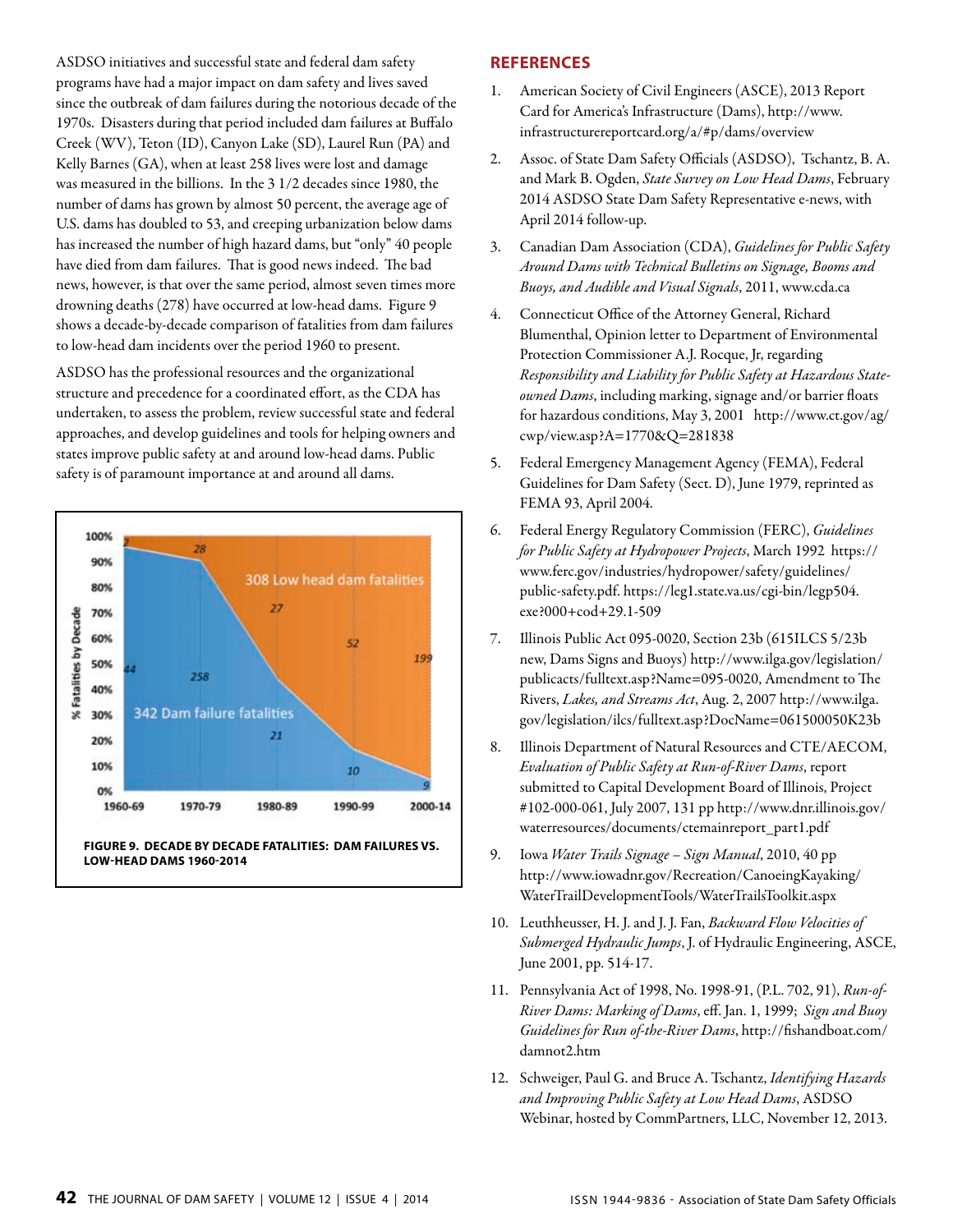- 13. Tschantz, B. A. and Kenneth R. Wright, *Hidden Dangers and Public Safety at Low-Head Dams*, J. of Dam Safety, Vol. 9, issue 1, 2011, pp. 8-17.
- 14. Tschantz, B. A., Report on Review of State Non-federal Dam Safety Programs, Report to FEMA, Feb 28, 1983, 49 pp + Appdcs.
- 15. U. S. Army Corps of Engineers, (USACE), Introduction: Lock, Dam and Waterway Signs (EP310-1-6a), June 2006 http://corpslakes.usace.army.mil/employees/policy. cfm?Id=signprog&Code=All
- 16. U.S. Bureau of Reclamation (USBR), *Sign Guidelines for Planning, Designing, Fabricating, Procuring, Installing, and Maintaining Signs for Outdoor Public Use Areas*, October 2006 http://www.usbr.gov/pmts/planning/signguide2006.pdf
- 17. Virginia Code §29.1-509. *Duty of Care and Liability for Damages of Landowners to Hunters, Fishermen, Sightseers, etc.* (Sect. F), eff. Jan. 8, 2008
- 18. Walter, R. C. and Dorothy J. Merritts, Natural Streams and the Legacy of Water-Powered Mills, Science, Vol. 319, Jan. 18, 2008, pp. 299-304.
- 19. Wisconsin *Warning Signs and Portages for Dams*, Chapter NR 330, DNR, April 2005 http://docs.legis.wisconsin.gov/code/ admin\_code/nr/300/330.pdf

## dam monitoring and safety instrumentation nnovation

Technical Assistance | Training & Supervision Installation & Inspection | Custom Development

- > Digital Inclinometer Systems
- » In-place Inclinometers
- > Extensometers

> Tilt Meters

- > Pendulum Systems > Piezometers
	-
- > Temperature Monitors > Seepage Monitoring Systems

> Embedment Strain Gauges

> Load, Pressure and Stress Cells > Settlement Systems

> Crack Meters

> Joint Meters

> Datalogging Systems



innovation in geotechnical *instrumentation* 

Toll Free: 1-800-665-5599 info@rstinstruments.com

Tel: 604-540-1100

rstinstruments.com

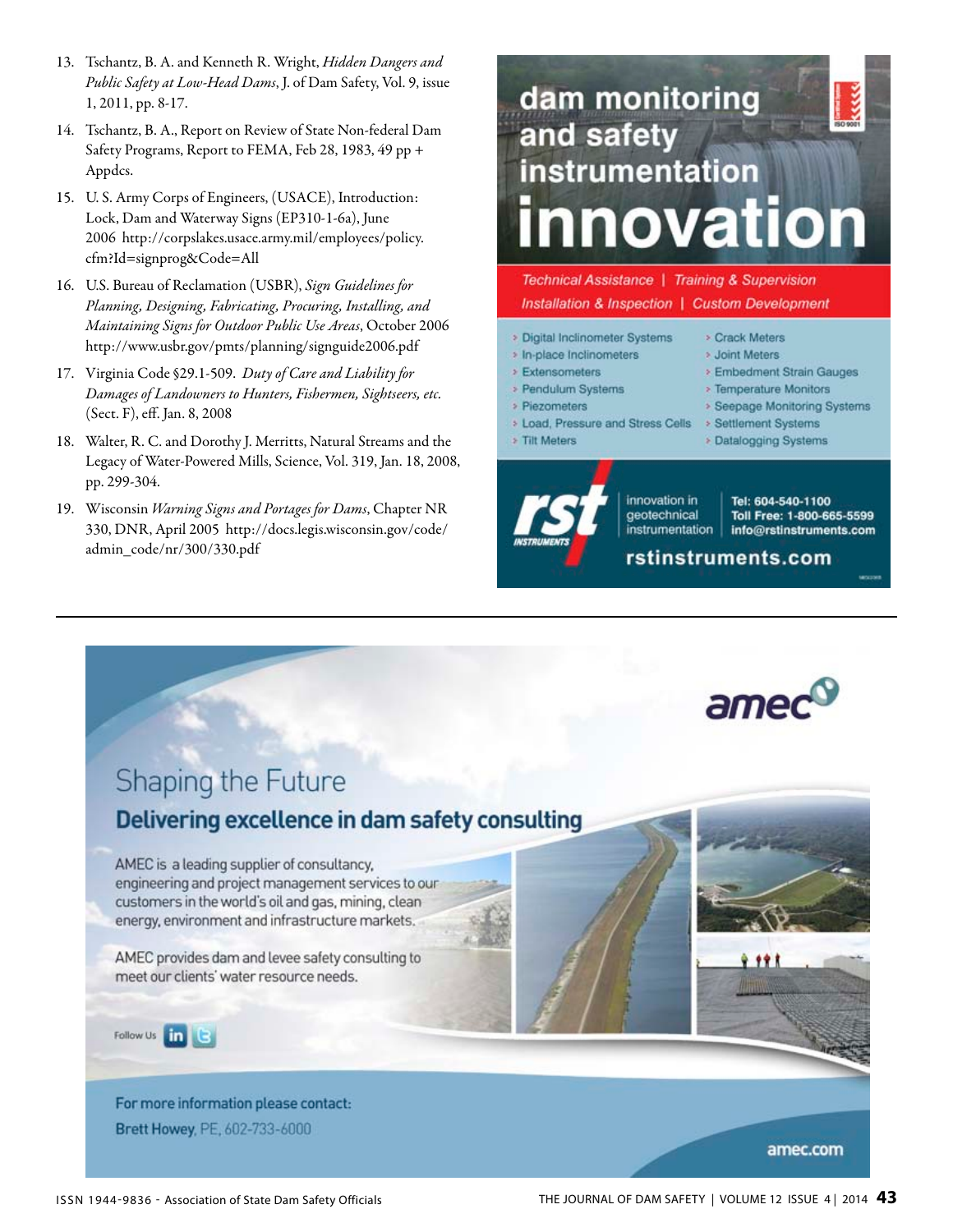|                            |                       |                                 | Est. LH dams (high end | <b>Actual Inventory</b> |
|----------------------------|-----------------------|---------------------------------|------------------------|-------------------------|
| <b>State</b>               | Confid. Level (%)     | Est. LH dams (low end of range) | of range)              | reported                |
| AK                         | 5                     | $\mathbf{1}$                    | 50                     |                         |
| $*AL$                      |                       |                                 |                        |                         |
| <b>AR</b>                  | $\overline{75}$       | $\mathbf 1$                     | 50                     |                         |
| AZ                         |                       | Do not know                     |                        |                         |
| CA                         |                       | None known - no inventory       |                        |                         |
| CO                         | 25                    | 200                             | 300                    |                         |
| $\overline{\text{CT}}$     | 75                    | 1                               | 50                     |                         |
| DE                         | 100                   |                                 |                        | $30\,$                  |
| FL                         | 100                   |                                 |                        | $\overline{3}$          |
| $*GA$                      |                       |                                 |                        |                         |
| $\overline{H}$             | $\overline{25}$       | 1                               | 10                     |                         |
| IA                         | 100                   |                                 |                        | 246                     |
| $\overline{1}$             |                       | dozens                          | hundreds               |                         |
| $\sf IL$                   | 90                    | 200                             | 300                    |                         |
| $\overline{1}$             | 20                    | 100                             | 200                    |                         |
| KS                         | 75                    | 50                              | 100                    |                         |
| KY                         | 100                   |                                 |                        | 16                      |
| LA                         |                       | Numbers not available           |                        |                         |
| $*MA$                      |                       |                                 |                        |                         |
| $\overline{MD}$            | 50                    | 100                             | 200                    |                         |
| <b>ME</b>                  | 50                    | 0                               | 0                      |                         |
| $*$ MI                     |                       |                                 |                        |                         |
| <b>MN</b>                  | 100                   |                                 |                        | 50                      |
| <b>MO</b>                  | 80                    | 50                              | 100                    |                         |
| <b>MS</b>                  | 50                    | 1                               | 50                     |                         |
| MT                         | 10                    | 500                             | 500                    |                         |
| $*NC$                      |                       |                                 |                        |                         |
| $\sf ND$                   | 100                   |                                 |                        | 64                      |
| <b>NE</b>                  | 50                    | $\overline{1}$                  | 50                     |                         |
| <b>NH</b>                  | 100                   |                                 |                        | 244                     |
| $\mathsf{NJ}$<br><b>NM</b> | 75<br>50              | 100                             | 200<br>50              |                         |
|                            |                       | 1                               |                        |                         |
| ${\sf NV}$<br><b>NY</b>    | 30 <sub>2</sub><br>10 | 100<br>200                      | 200<br>300             |                         |
| OH                         | 75                    | 100                             | 200                    |                         |
| $*$ OK                     |                       |                                 |                        |                         |
| OR                         | 50                    | $\mathbf 1$                     | 100                    |                         |
| PA                         | 100                   |                                 |                        | 253                     |
| R <sub>l</sub>             |                       | Not answered                    |                        |                         |
| $*$ SC                     |                       |                                 |                        |                         |
| SD                         | 80                    | $\mathbf 1$                     | 50                     |                         |
| TN                         | 90                    | $\overline{1}$                  | 50                     |                         |
| $\overline{TX}$            | 25                    | 100                             | 200                    |                         |
| UT                         |                       | Several but no inventory        |                        |                         |
| VA                         | 50                    | $\mathbf 1$                     | $\overline{50}$        |                         |
| $*_{\rm VT}$               |                       |                                 |                        |                         |
| WA                         | 10                    | $\mathbf 1$                     | 50                     |                         |
| WI                         | 100                   | $\overline{1}$                  | 50                     |                         |
| WV                         | 100                   |                                 |                        | 10                      |
| <b>WY</b>                  | 90                    | $\overline{1}$                  | 50                     |                         |
| <b>TOTALS</b>              | (AVERAGE) 50.6%       | 1814                            | 3510                   | 916                     |

#### Table 1. State responses for Q#4 estimated number or range of low-head dams. (\*No state survey response)